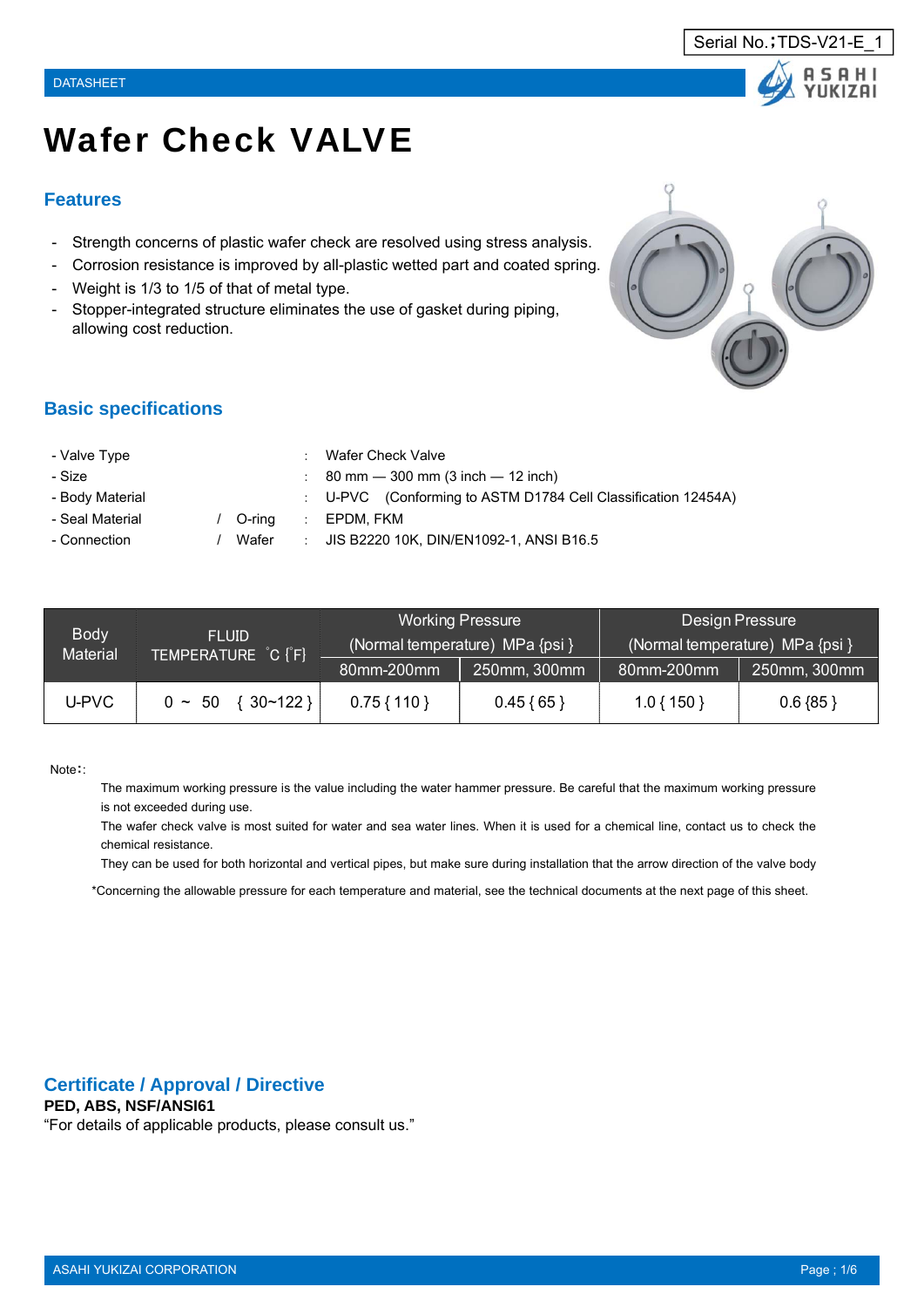

### **Working pressure vs. Temperature**



Make sure that the temperature and pressure are within the working range during operation. (If the tolerance range is exceeded during use, the valve may be damaged.)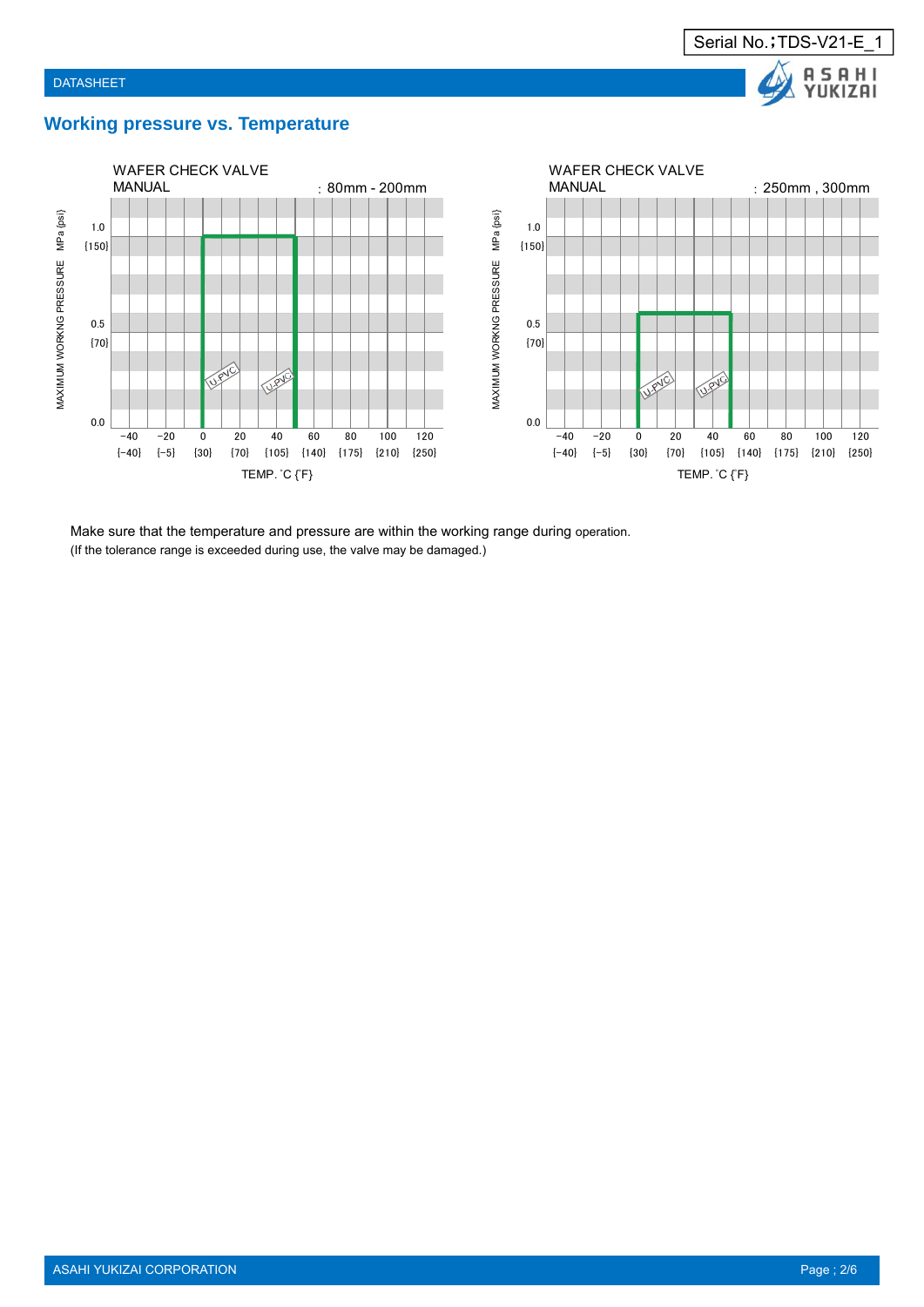

### **Product dimension**

125mm (5"), 150mm (6"), 250mm (10"), 300mm (12")





80mm (3"), 100mm (4"), 200mm (8")



#### $E - E$

■ JIS, DIN (Unit: mm)

| mm  | inch | d   | D   |     | l     | D   | n  | D   | n  |
|-----|------|-----|-----|-----|-------|-----|----|-----|----|
| 80  | 3    | 47  | 144 | 63  | 22.6  | 150 | 8  | 160 | 8  |
| 100 | 4    | 52  | 175 | 70  | 34.9  | 175 | 8  | 180 | 8  |
| 125 | 5    | 77  | 190 | 76  | 50.9  | 210 | 8  | 210 | 8  |
| 150 | 6    | 92  | 220 | 82  | 64.8  | 240 | 8  | 240 | 8  |
| 200 | 8    | 132 | 279 | 101 | 93.6  | 290 | 12 | 295 | 8  |
| 250 | 10   | 177 | 333 | 114 | 129.0 | 355 | 12 | 350 | 12 |
| 300 | 12   | 217 | 378 | 115 | 165.6 | 400 | 16 | 400 | 12 |

## ■ ANSI (Unit: inch)

| inch | mm  | d    | D     |      | l    | D     | n  |
|------|-----|------|-------|------|------|-------|----|
| 3    | 80  | 1.85 | 5.67  | 2.48 | 0.89 | 6.00  | 4  |
| 4    | 100 | 2.05 | 6.89  | 2.76 | 1.37 | 7.50  | 8  |
| 5    | 125 | 3.03 | 7.76  | 2.99 | 2.00 | 8.50  | 8  |
| 6    | 150 | 3.62 | 8.74  | 3.23 | 2.55 | 9.51  | 8  |
| 8    | 200 | 5.20 | 10.98 | 3.98 | 3.69 | 11.75 | 8  |
| 10   | 250 | 6.97 | 13.39 | 4.49 | 5.08 | 14.25 | 12 |
| 12   | 300 | 8.54 | 16.14 | 4.53 | 6.52 | 17.01 | 12 |

|     | <b>JIS 10K</b> | DIN PN10 |    |
|-----|----------------|----------|----|
| D   | n              | D        | n  |
| 150 | 8              | 160      | 8  |
| 175 | 8              | 180      | 8  |
| 210 | 8              | 210      | 8  |
| 240 | 8              | 240      | 8  |
| 290 | 12             | 295      | 8  |
| 355 | 12             | 350      | 12 |
| 400 | 16             | 400      | 12 |
|     |                |          |    |

|                | <b>ANSI Class150</b> |    |
|----------------|----------------------|----|
|                | D                    | n  |
| 9              | 6.00                 | 4  |
| 7              | 7.50                 | 8  |
| 0              | 8.50                 | 8  |
| 5              | 9.51                 | 8  |
| 9              | 11.75                | 8  |
| 8              | 14.25                | 12 |
| $\overline{c}$ | 17.01                | 12 |

The shape and appearance of the assembly differ a little with nominal size and a connection standard of this drawing.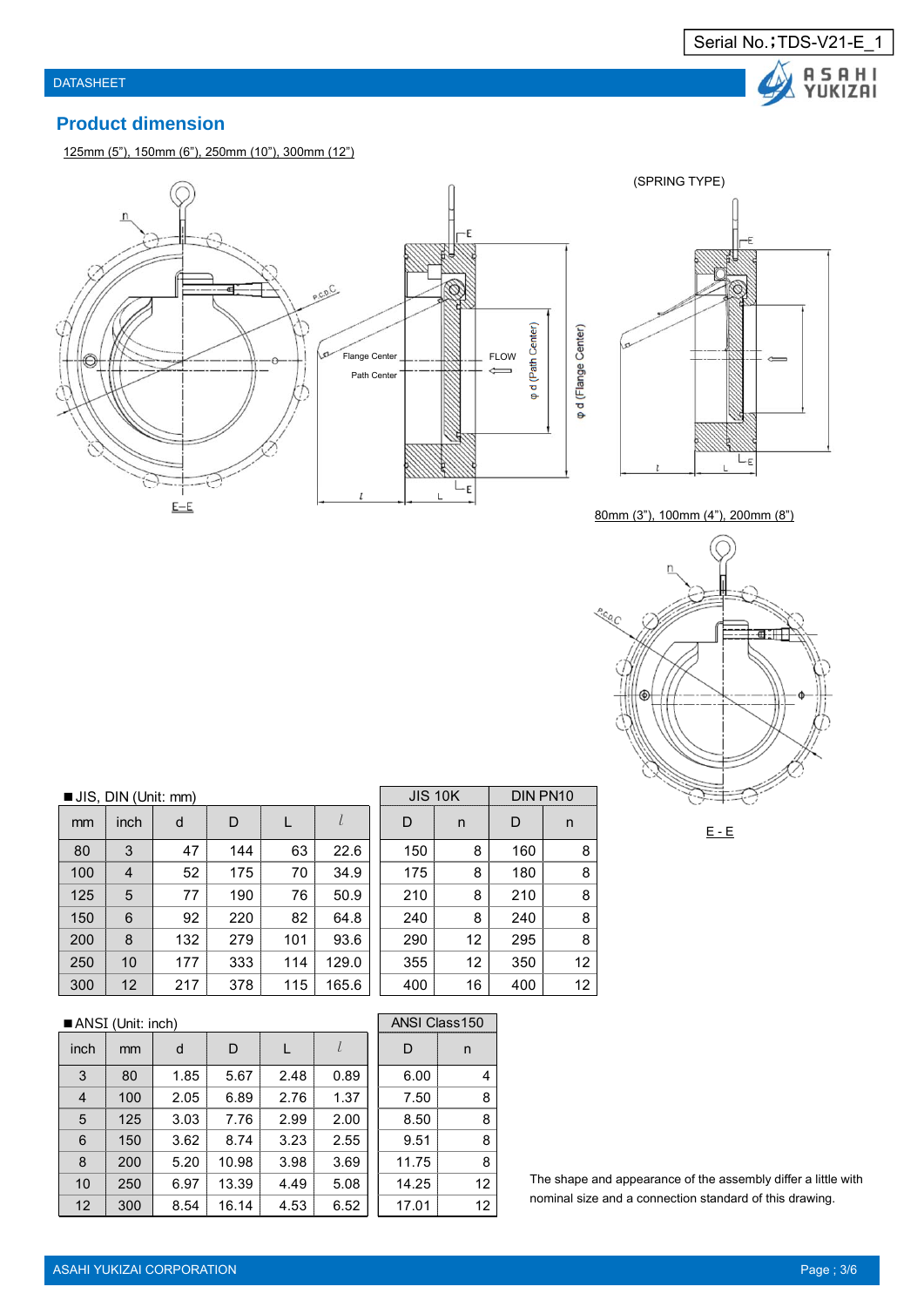

### **Parts list**

125mm (5"), 150mm (6"), 250mm (10"), 300mm (12")





80mm (3"), 100mm (4"), 200mm (8")



| PART NO./NAME                | QTY | <b>MATERIAL</b> |    | <b>PART NO./NAME</b> | QTY | <b>MATERIAL</b>           |
|------------------------------|-----|-----------------|----|----------------------|-----|---------------------------|
| <b>BODY</b>                  |     |                 |    | <b>I BOLT</b>        |     | Chromized STEEL           |
| <b>DISC</b><br>$\mathcal{P}$ |     |                 |    |                      |     | Unichrome                 |
| <b>STOPPER</b><br>3          |     | <b>PVC</b>      |    | 8 SPRING             |     | SWP-B PTFE Coating        |
| <b>SHAFT</b><br>4            |     |                 |    |                      |     | Used for Spring Type only |
| 5 <sup>5</sup><br>SHAFT PLUG |     |                 | 9  | $O-RING(A)$          | 3   |                           |
| <b>BOLT</b><br>6             | 2   |                 |    | 10 O-RING (B)        |     | EPDM, FKM                 |
|                              |     |                 | 11 | $O-RING(C)$          |     |                           |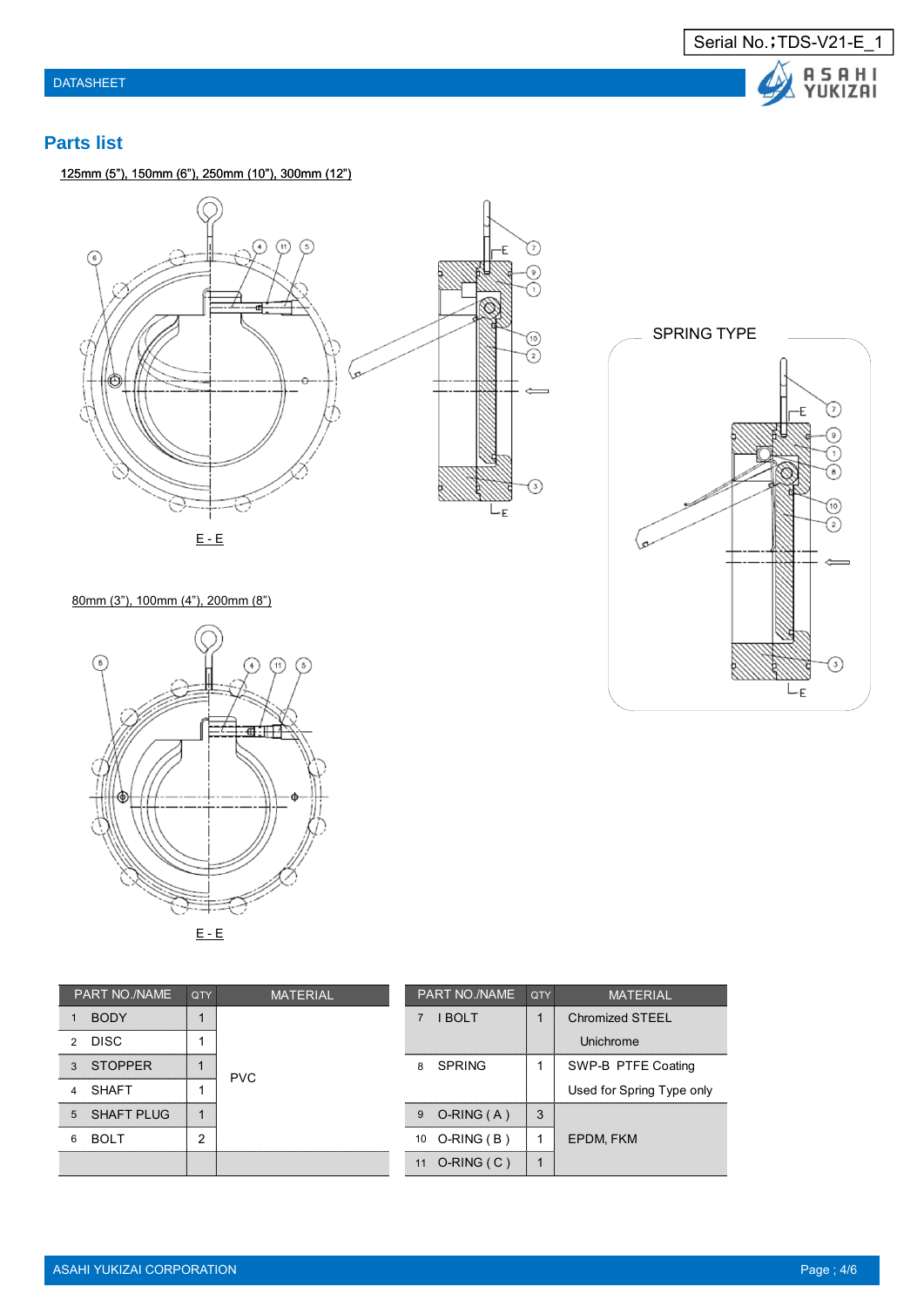A S A H I<br>YUKIZAI

### **Cv value for each opening degree**

### FULL-OPEN Cv VALUE

| mm                                  | 80  | 100 | 125 | 150 | 200  | 250  | 300  |
|-------------------------------------|-----|-----|-----|-----|------|------|------|
| inch                                | 3   |     | ა   | 6   |      | 10   | 12   |
| <b>FULL-OPEN</b><br><b>Cv VALUE</b> | 137 | 200 | 372 | 663 | 1225 | 2061 | 3017 |

### **Pipe bolt dimensions (Reference: recommended data)**



#### WAFER CHECK VALVE

FLANGED (JIS10K) UNIT: mm

| <b>SIZE</b>               | 80              | 100             | 125             | 150             | 200             | 250 | 300 |
|---------------------------|-----------------|-----------------|-----------------|-----------------|-----------------|-----|-----|
| SCREW SIZE (d)            | M <sub>16</sub> | M <sub>16</sub> | M <sub>20</sub> | M <sub>20</sub> | M <sub>20</sub> | M22 | M22 |
| <b>NO.OF FLANGE HOLES</b> | 8               | 8               | 8               | 8               | 12 <sup>°</sup> | 12  | 16  |
| <b>FLANGE THICKNESS</b>   | 22              | 22              | 24              | 26              | 28              | 30  | 30  |
| WAFER CHECK VALVE (L)     | 150             | 160             | 175             | 185             | 210             | 230 | 230 |

The above values indicate the bolt dimensions when an AV TS flange is used.

### **Product weight**

|     | <b>WAFER CHECK VALVE</b> | $UNIT:$ kg                |
|-----|--------------------------|---------------------------|
| mm  | inch                     | FLANGED(JIS 10K)<br>U-PVC |
| 80  | 3                        | 1.0                       |
| 100 | 4                        | 1.8                       |
| 125 | 5                        | 2.1                       |
| 150 | 6                        | 2.9                       |
| 200 | 8                        | 4.6                       |
| 250 | 10                       | 7.6                       |
| 300 | 12                       | 12.0                      |